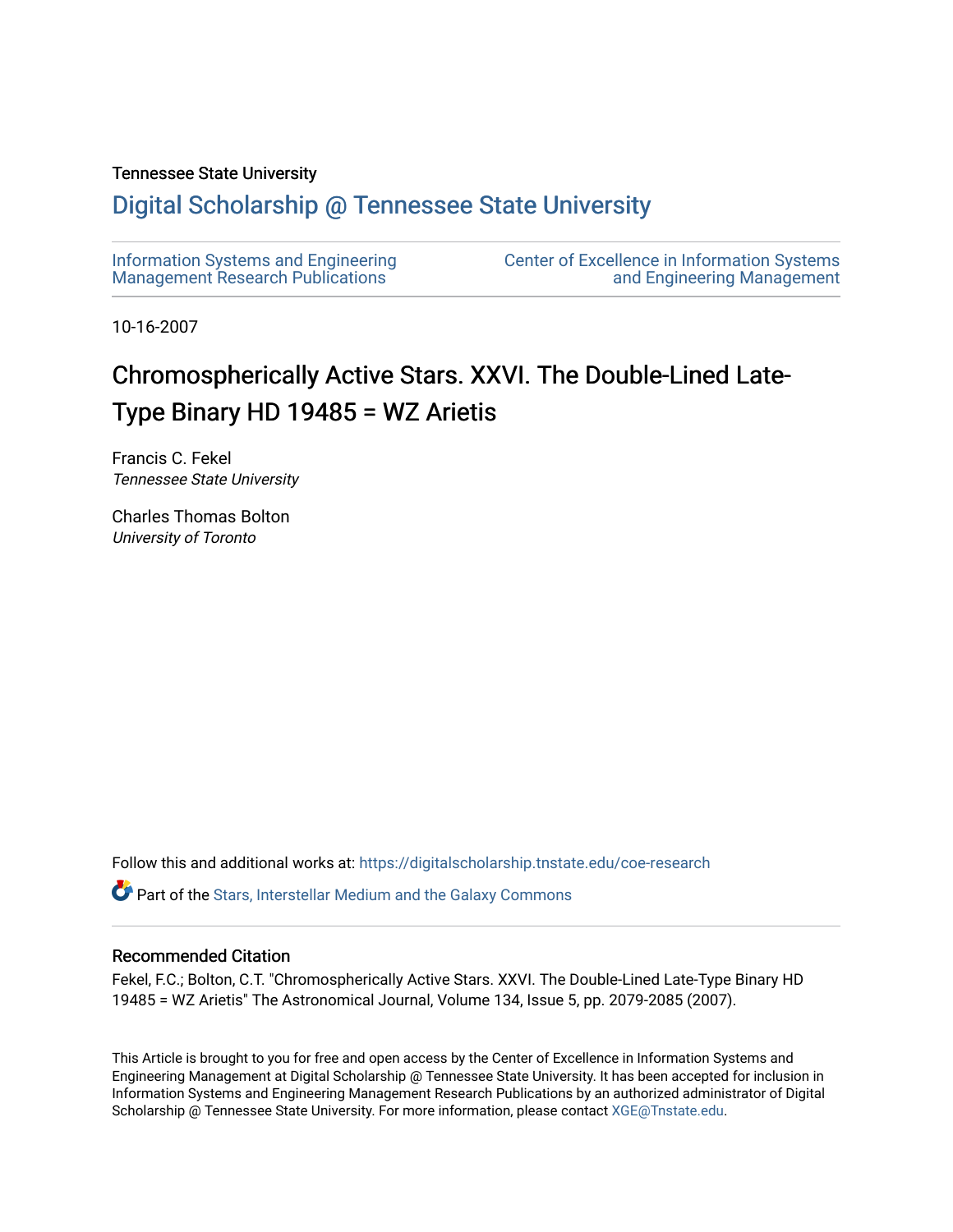## CHROMOSPHERICALLY ACTIVE STARS. XXVI. THE DOUBLE-LINED LATE-TYPE BINARY HD  $19485 = WZ$  ARIETIS<sup>1</sup>

FRANCIS C. FEKEL<sup>2</sup>

Center of Excellence in Information Systems, Tennessee State University, Nashville, TN 37209, USA; fekel@evans.tsuniv.edu

**AND** 

C. T. BOLTON

David Dunlap Observatory, University of Toronto, Richmond Hill, ON L4C 4Y6, Canada; bolton@astro.utoronto.ca Received 2007 August 6; accepted 2007 September 12

#### ABSTRACT

We have used spectroscopic observations to determine the orbital elements and some basic properties of the doublelined spectroscopic binary HD 19485 = WZ Ari. The orbital period is 6.247854 days, and the orbit is circular. The G5 V primary and K0 V secondary are chromospherically active. One star or possibly both are synchronously rotating. Based on the *Hipparcos* parallax and the magnitude differences derived in this work, we find that both components are approximately 1 mag above the zero-age main sequence, a result that is inconsistent with the assumption that the components are coeval. We discuss some possible solutions to this anomaly, but none of them satisfactorily resolve the problem.

Key words: binaries: spectroscopic — stars: late-type

#### 1. INTRODUCTION

HD 19485 (WZ Ari, HIP 14610;  $\alpha = 03^{\text{h}}08^{\text{m}}40.7^{\text{s}}$ ,  $\delta =$ 25°35′30.6″ [J2000.0];  $V = 8.2$  mag) was observed at the David Dunlap Observatory (DDO) as part of a radial velocity survey of over 1000 late-type stars (Heard 1956 ). When the extensive results were published, Heard (1956) reported HD 19485 to be a double-lined spectroscopic binary with a composite spectral type of G5 V. Strassmeier et al. (1990) presented a spectrum of HD 19485 that showed the modest Ca ii H and K emission of both components. Hooten & Hall (1990) analyzed three photometric data sets and found periods ranging from 5.79 to 6.45 days and a maximum *V*-magnitude amplitude of 0.03. The *Hipparcos* team (Perryman et al. 1997) determined a similar photometric period of 6.59 days from satellite observations. Kazarovets et al. (1993) gave HD 19485 the variable star name WZ Ari and assigned it to the RS CVn variability class. The system is listed among the more than 200 binaries collected for the second edition catalog of chromospherically active binaries (Strassmeier et al. 1993).

#### 2. SPECTROSCOPIC OBSERVATIONS AND REDUCTIONS

From 1991 December through 2006 September we obtained 29 red wavelength spectrograms of HD 19485, 28 of which show double lines. The observations were acquired with the Kitt Peak National Observatory (KPNO) coudé feed telescope, coudé spectrograph, and a TI CCD detector. All the spectrograms are centered at 6430 Å, cover a wavelength range of 84 Å, and have a resolution of 0.21 Å. Typical signal-to-noise ratios are  $150-200$ . A single blue wavelength observation was obtained on 2006 September 27. This spectrogram is centered at  $4500 \text{ Å}$ , covers a wavelength range of 87  $\AA$ , and has a resolution of 0.22  $\AA$ .

Heard (1956) reported that 17 moderate-dispersion blue wavelength spectrograms, some of them showing two sets of lines, were acquired at the DDO. Although Heard (1956) stated that an orbit would be computed from the radial velocity measurements, neither the velocities nor an orbit were ever published. The 17 DDO observations were acquired from 1947 through 1950. A final spectrogram was taken in 1958 November, after the velocity survey of Heard (1956) was published. The first two DDO spectrograms have dispersions of 33 Å mm<sup>-1</sup> at H $\gamma$ , while the remainder have a dispersion of 66 Å mm<sup>-1</sup> at H $\gamma$ . The radial velocities measured from those 18 photographic spectra are listed in Table 1.

Radial velocities from the KPNO spectrograms were determined with the IRAF cross-correlation program fxcor (Fitzpatrick 1993). The primary cross-correlation reference star was the IAU velocity standard 10 Tau, for which a velocity of 29.7  $\rm km~s^{-1}$ (Scarfe et al. 1990) was adopted. Those radial velocities are also given in Table 1.

In 2006 December, seven echelle spectrograms were obtained with the Tennessee State University 2 m automatic spectroscopic telescope (AST) at Fairborn Observatory, situated near Washington Camp, Arizona. The spectra were not measured to determine radial velocities but were examined for the presence of the lithium line at 6708 Å. Because of their relatively low signal-to-noise ratios, the spectra first were shifted in wavelength and then added together to enhance visibility of the lines of the primary. The shiftand-add procedure was performed a second time on the original spectra to improve detection of the secondary spectrum.

#### 3. ORBIT

An initial spectroscopic period of 6.248 days was determined by fitting a sine curve to the 30 KPNO velocities of the primary (Table 1) for trial periods between 1.0 and 20 days with a step size of 0.001 days. For each period the sum of the squared residuals was computed, and the period with the smallest value of that sum was identified as the preliminary value of the orbital period. Initial orbital elements for the primary then were computed with BISP (Wolfe et al. 1967 ), a computer program that

<sup>1</sup> Partially based on data obtained at the David Dunlap Observatory, Univer-

Visiting Astronomer, Kitt Peak National Observatory, National Optical Astronomy Observatory, operated by the Association of Universities for Research in Astronomy, Inc., under cooperative agreement with the National Science Foundation.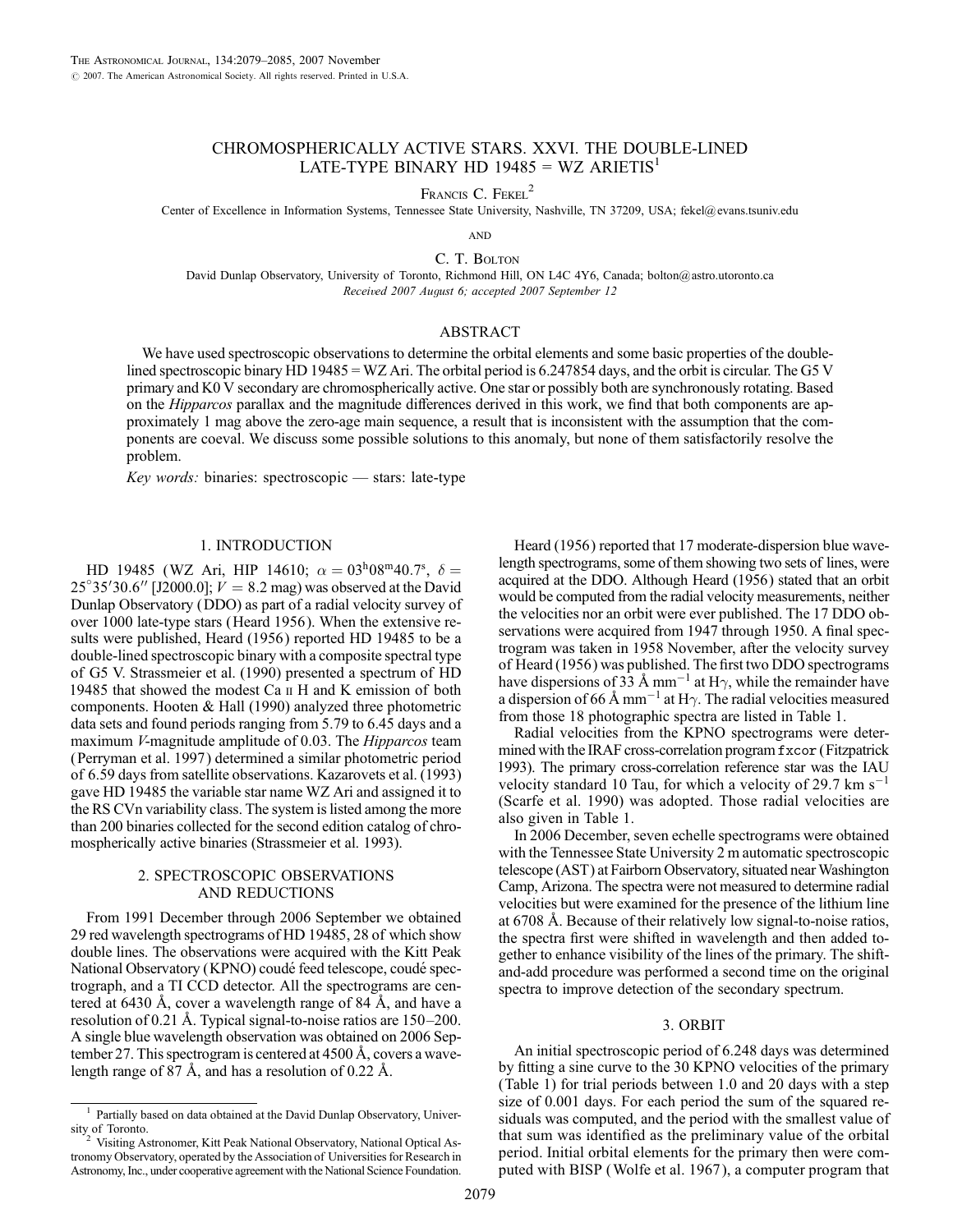TABLE 1 Radial Velocities of HD 19485

| Hel. Julian Date<br>$(HJD - 2,400,000)$ | Phase          | $V_{\rm A}$<br>$(km s^{-1})$ | $(O-C)_{A}$<br>$(km s^{-1})$ | $V_{\rm B}$<br>$(km s^{-1})$ | $(O-C)_B$<br>$(km s^{-1})$ | Source <sup>a</sup>        |
|-----------------------------------------|----------------|------------------------------|------------------------------|------------------------------|----------------------------|----------------------------|
|                                         | 0.033          | 69.2                         | 0.9                          | $\cdots$                     | $\cdots$                   | <b>DDO</b>                 |
|                                         | 0.941          | 61.5                         | $-4.0$                       | $-56.3$                      | 1.3                        | <b>DDO</b>                 |
|                                         | 0.497          | $-48.6$                      | 4.0                          | $\cdots$                     | .                          | <b>DDO</b>                 |
|                                         | 0.297          | $-6.5$                       | 2.9                          | $\cdots$                     | $\cdots$                   | <b>DDO</b>                 |
| 33,190.842                              | 0.009          | 67.3                         | $-2.2$                       | $-59.7$                      | 2.5                        | <b>DDO</b>                 |
| 33,203.857                              | 0.092          | 57.3                         | $-2.3$                       | $\ldots$                     | $\cdots$                   | <b>DDO</b>                 |
|                                         | 0.408          | $-42.5$                      | 0.2                          | 81.2                         | 13.4                       | <b>DDO</b>                 |
|                                         | 0.050          | 64.8                         | $-1.8$                       | $-62.9$                      | $-4.1$                     | <b>DDO</b>                 |
|                                         | 0.328          | $-15.8$                      | 4.3                          | $\cdots$                     | $\ldots$                   | <b>DDO</b>                 |
| 33,218.800                              | 0.484          | $-53.3$                      | $-1.0$                       | 78.0                         | $-0.9$                     | <b>DDO</b>                 |
| 33,222.679                              | 0.105          | 59.0                         | 2.2                          | $-55.4$                      | $-7.9$                     | <b>DDO</b>                 |
|                                         | 0.065          | 63.7                         | $-0.9$                       | $\cdots$                     | $\cdots$                   | <b>DDO</b>                 |
| 33,253.713                              | 0.072          | 68.4                         | 5.0                          | $-60.8$                      | $-5.6$                     | <b>DDO</b>                 |
| 33,265.740                              | 0.997          | 70.0                         | 0.4                          | $-59.2$                      | 3.1                        | <b>DDO</b>                 |
| 33,280.652                              | 0.384          | $-38.2$                      | $-1.2$                       | .                            | $\cdots$                   | <b>DDO</b>                 |
|                                         | 0.545          | $-49.6$                      | 0.6                          | 74.8                         | $-1.7$                     | <b>DDO</b>                 |
|                                         | 0.461          | $-49.2$                      | 1.5                          | 81.9                         | 4.8                        | <b>DDO</b>                 |
|                                         | 0.074          | 60.8                         | $-2.3$                       | $-55.2$                      | $-0.4$                     | <b>DDO</b>                 |
|                                         | 0.253          | 8.3                          | 1.0                          | .                            | $\cdots$                   | <b>KPNO</b>                |
|                                         | 0.561          | $-48.4$                      | $-0.3$                       | 74.9                         | 0.8                        | <b>KPNO</b>                |
| 49,245.930                              | 0.706          | $-7.6$                       | 0.7                          | 26.4                         | $-1.5$                     | <b>KPNO</b>                |
|                                         | 0.175          | 36.6                         | 0.3                          | $-24.6$                      | $-0.9$                     | <b>KPNO</b>                |
| 49,250.933                              | 0.507          | $-52.0$                      | 0.6                          | 78.5                         | $-0.7$                     | <b>KPNO</b>                |
|                                         | 0.825          | 37.2                         | 1.0                          | $-22.7$                      | 0.9                        | <b>KPNO</b>                |
| 49,622.988                              | 0.056          | 65.9                         | 0.0                          | $-58.6$                      | $-0.6$                     | <b>KPNO</b>                |
|                                         | 0.434          | $-47.6$                      | $-0.2$                       | 73.6                         | 0.3                        | <b>KPNO</b>                |
| 49,968.982                              |                | $-51.3$                      |                              | 78.5                         |                            | <b>KPNO</b>                |
|                                         | 0.475          | $-30.6$                      | 0.6                          | 54.3                         | 0.0                        | <b>KPNO</b>                |
| 50,363.878                              | 0.639          | 67.3                         | 0.2<br>$-0.7$                | $-60.3$                      | 0.3<br>0.1                 | <b>KPNO</b>                |
| 50,399.882                              | 0.963<br>0.402 | $-41.4$                      | $-0.1$                       | 66.2                         | 0.0                        | <b>KPNO</b>                |
|                                         |                | $-32.8$                      | 0.1                          | 56.2                         | $-0.3$                     | <b>KPNO</b>                |
| 50,719.959                              | 0.631          | 65.7                         | 0.0                          | $-57.8$                      | 0.0                        | <b>KPNO</b>                |
| 50,753.858                              | 0.057<br>0.380 | $-36.3$                      | $-0.3$                       | 59.7                         | $-0.4$                     | <b>KPNO</b>                |
| 50,755.874                              |                | 44.9                         | $-0.2$                       | $-33.7$                      |                            | <b>KPNO</b>                |
| 51,089.961                              | 0.852          | 42.2                         | 0.1                          | $-29.8$                      | 0.2<br>0.6                 | <b>KPNO</b>                |
|                                         | 0.157          | $-52.2$                      |                              |                              | 0.1                        | <b>KPNO</b>                |
| 51,093.879                              | 0.479          |                              | $-0.1$                       | 78.8                         |                            |                            |
| 51,094.950                              | 0.651          | $-27.8$                      | $-0.6$                       | 49.7                         | $-0.2$                     | <b>KPNO</b>                |
| 51,471.940                              | 0.990          | 69.7                         | 0.2                          | $-61.7$                      | 0.5<br>$-0.1$              | <b>KPNO</b><br><b>KPNO</b> |
|                                         | 0.468          | $-51.2$<br>67.9              | 0.2<br>$-0.2$                | 77.8<br>$-60.2$              |                            | <b>KPNO</b>                |
|                                         | 0.964          |                              |                              |                              | 0.3                        |                            |
| 52,540.997                              | 0.098          | 58.4                         | $-0.1$                       | $-50.2$                      | $-0.8$                     | <b>KPNO</b>                |
| 52,902.932                              | 0.027          | 68.8                         | 0.1                          | $-60.5$                      | 0.8                        | <b>KPNO</b>                |
|                                         | 0.894          | 56.4                         | 0.0                          | $-47.5$                      | $-0.4$                     | <b>KPNO</b>                |
| 53,277.957                              | 0.052          | 66.4                         | 0.0                          | $-58.6$                      | 0.0                        | <b>KPNO</b>                |
|                                         | 0.986          | 69.0                         | $-0.4$                       | $-61.9$                      | 0.1                        | <b>KPNO</b>                |
| 54,002.907                              | 0.084          | 61.6                         | 0.2                          | $-53.5$                      | $-0.7$                     | <b>KPNO</b>                |
| 54,004.964                              | 0.413          | $-43.8$                      | $-0.1$                       | 69.3                         | 0.4                        | <b>KPNO</b>                |
|                                         | 0.552          | $-49.9$                      | $-0.6$                       | 75.7                         | 0.2                        | <b>KPNO</b>                |

<sup>a</sup> DDO = David Dunlap Observatory, KPNO = Kitt Peak National Observatory.<br><sup>b</sup> Dispersion = 33 Å mm<sup>-1</sup> at H $\gamma$ . All other DDO spectrograms have dispersions of 66 Å mm<sup>-1</sup> at H $\gamma$ .<br><sup>c</sup> Spectrum is single-lined, given ze

implements a slightly modified version of the Wilsing-Russell method. The orbit was then refined with SB1 (Barker et al. 1967), a program that uses differential corrections. An orbit for the KPNO velocities of the secondary was also computed. The variances of the solutions for the primary and secondary resulted in weights of 0.5 for the secondary velocities relative to those of the primary. Then the primary and secondary velocities were solved simultaneously with SB2, a modified version of SB1. Because the eccentricity of this solution is extremely small,  $0.0023 \pm 0.0015$ , a

circular orbit solution was computed with SB2C (D. Barlow 1998, private communication), which also uses differential corrections to determine the elements. The tests of Lucy & Sweeney (1971) indicate that the circular orbit solution is to be preferred.

One of us (C. T. B.) examined the original DDO measuring sheets to extract the observation times and radial velocities of the DDO spectra. The composite spectrum of this late-type, doublelined spectroscopic binary has an extremely high line density in the blue region. Even with a modest magnitude difference between the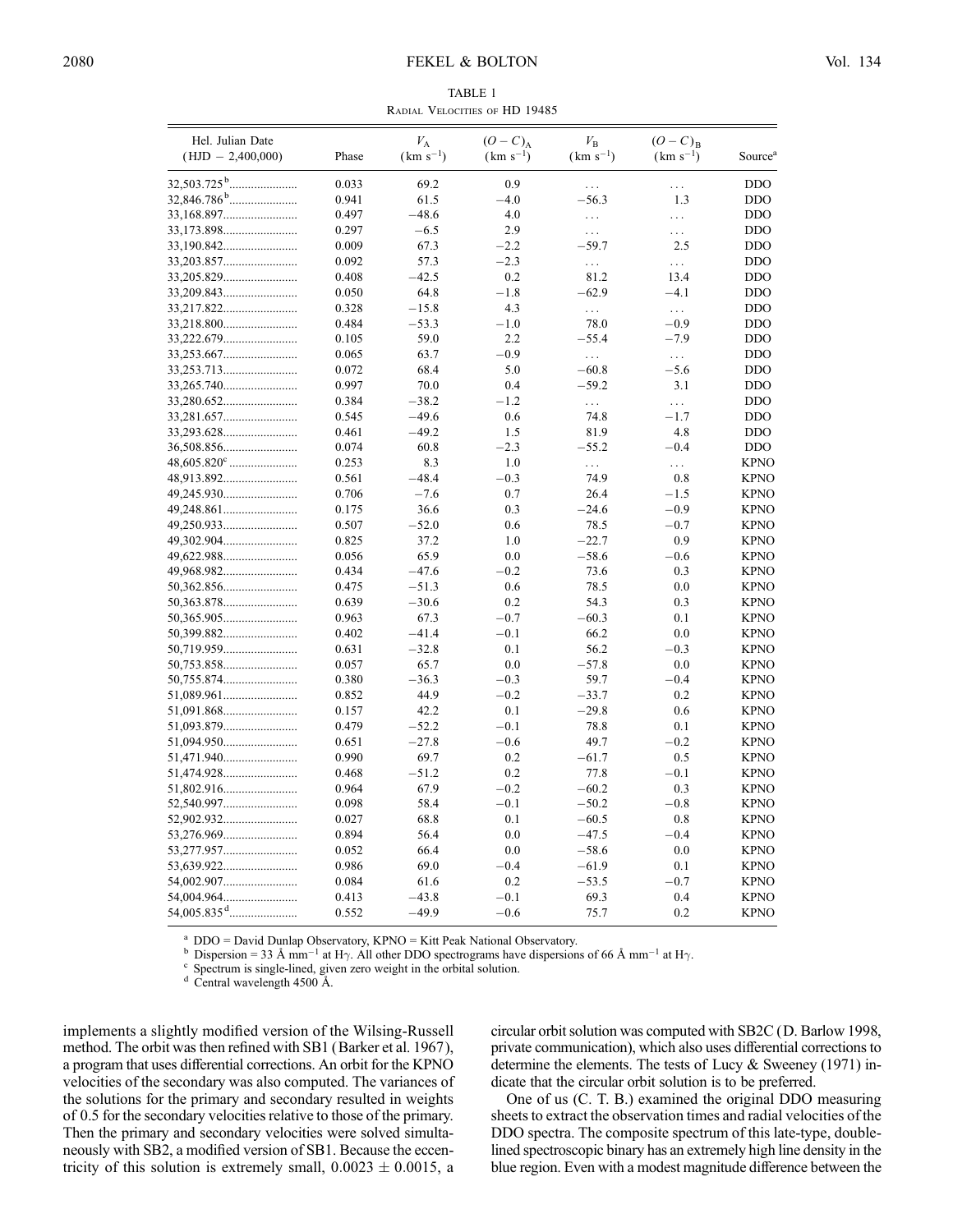Orbital Elements and Related Parameters of HD 19485

| Parameter                                                     | Value                       |  |
|---------------------------------------------------------------|-----------------------------|--|
|                                                               | $6.2478536 + 0.0000054$     |  |
|                                                               | $2,451,472,0040 \pm 0.0017$ |  |
|                                                               | $8.497 + 0.060$             |  |
|                                                               | $61.100 + 0.088$            |  |
|                                                               | $70.81 + 0.12$              |  |
|                                                               | $0.0$ (adopted)             |  |
|                                                               | $0.7993 + 0.0031$           |  |
|                                                               | $0.6898 + 0.0023$           |  |
|                                                               | $5.2493 + 0.0075$           |  |
|                                                               | $6.0832 + 0.0107$           |  |
| Standard error of an observation of unit weight $(km s^{-1})$ |                             |  |

components, the lines of the secondary are difficult to identify and measure. Thus, we used only the primary star velocities to obtain orbital elements from the DDO spectrograms. With all elements varied, we obtained a circular orbit solution with a period of 6.24763  $\pm$  0.00017 days and a center-of-mass velocity of 10.8  $\pm$ 0.8 km s<sup>-1</sup>, compared with a period of 6.247865  $\pm$  0.000007 days and a systemic velocity of  $8.50 \pm 0.06$  km s<sup>-1</sup> for the KPNO circular orbit solution noted above.

Before the velocities of the two observatories were combined to determine an orbital solution, the zero points of the velocity systems were examined to assess possible differences. In the case of HD 7308 Griffin (1980) added  $-5 \text{ km s}^{-1}$  to the DDO velocities to offset the systematic velocity difference between the DDO velocities and those obtained with the photoelectric spectrometer at Cambridge, England. Combining DDO velocities from the Heard (1956) survey with those from KPNO for HD 136901, Fekel et al.  $(1989)$  added  $-3 \text{ km s}^{-1}$  to the nine DDO velocities. In the present instance, the center-of-mass velocity difference of the DDO and KPNO solutions for HD 19485 is 2.3  $\mathrm{km \, s^{-1}}$ , which, given the uncertainty of the DDO systemic velocity, is almost a 3  $\sigma$  result. These three comparisons indicate that the DDO velocities should be decreased, and so, like Fekel et al. (1989), we have added  $-3$  km s<sup>-1</sup> to the DDO observations. This correction is in the same sense as, but slightly larger than, the corrections derived for DDO radial velocities by Wilson (1953). We then combined the revised DDO velocities for the primary, adopting weights of 0.02 for each velocity, with our KPNO velocities of both components and computed a new circular orbit solution. This resulted in a period of  $6.247854 \pm 0.000005$ . While the uncertainty of the

orbital period was reduced, the errors of the other elements remained the same or increased slightly. Thus, we adopted this improved orbital period and obtained a final circular orbit solution using only the KPNO velocities (Table 2).

For a circular orbit the element  $T$ , a time of periastron passage, is undefined. So, as recommended by Batten et al. (1989),  $T_0$ , a time of maximum velocity for the primary, is given instead. The phases of the observations and the residuals to the final computed curves are listed in Table 1 for all of the DDO and KPNO velocities. Given the complexity of the composite spectrum in the blue region and the relatively low resolution and signal-to-noise ratio of the DDO spectrograms, we are impressed with the quality of the measures done by the numerous astronomers, students, and technicians that were involved in this work. Nonetheless, the residuals are so much larger than those from the KPNO velocities that in Figure 1 only the latter are compared with the computed velocity curves. Zero phase is a time of maximum velocity.

#### 4. SPECTRAL TYPES, MAGNITUDE DIFFERENCE, AND  $v \sin i$

Strassmeier & Fekel (1990) identified several luminositysensitive and temperature-sensitive line ratios in the  $6430-6465$  Å region. Those critical line ratios and the general appearance of the spectrum were employed as spectral-type criteria. Thus, a red wavelength spectrum of HD 19485 (Fig. 2) was compared with those of G and early-K dwarfs and subgiants from the lists of Keenan & McNeil (1989), Fekel (1997 ), and Gray et al. (2003). The reference spectra were obtained at KPNO with the same telescope, spectrograph, and detector as our spectra of HD 19485. Comparison spectra were created with a computer program developed



FIG. 1.-KPNO velocities (component A, filled circles; component B, open circles) compared with the computed radial velocity curves of HD 19485. Zero phase is a time of maximum velocity of the primary, component A.



FIG. 2.—Spectrum of HD 19485 in the 6430 Å region. Several line pairs of components A and B are identified.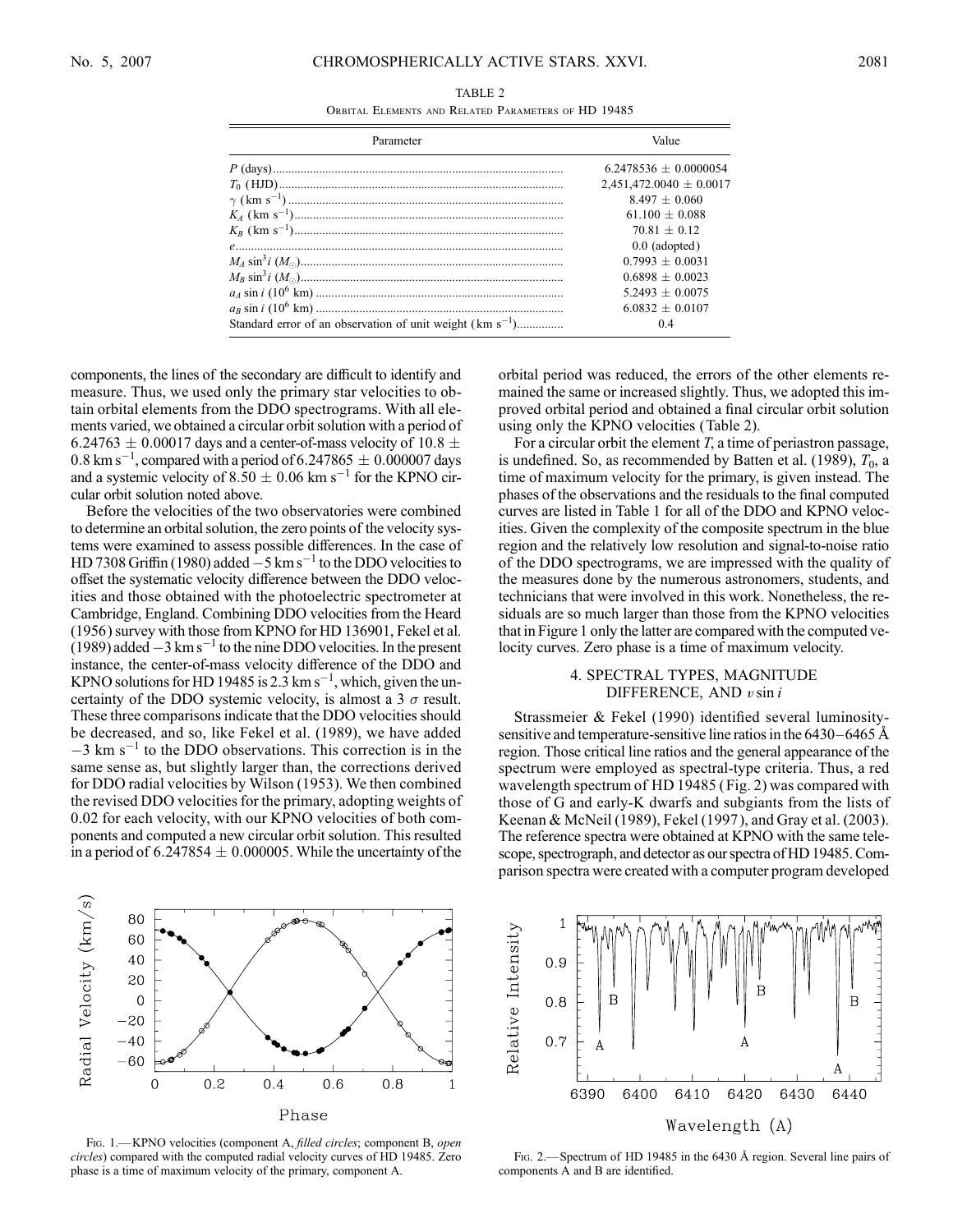

F<sub>IG</sub>. 3.—Spectrum of HD 19485 in the 4500 Å region. It is difficult to find relatively unblended lines of component B, but several line pairs of components A and B are identified.

by Huenemoerder & Barden (1984) and Barden (1985 ). Various combinations of reference-star spectra were rotationally broadened, shifted in radial velocity, appropriately weighted, and added together in an attempt to best reproduce the spectrum of HD 19485 in the 6430 Å region. A good fit to the whole spectrum was found with a combination of  $\kappa$  Cet (G5 V [Keenan & McNeil 1989] and mean  $[Fe/H] = 0.08$  [Taylor 2003]) plus HD 221354 (K0 V and  $[Fe/H] = 0.0$ ; Gray et al. 2003). At 6430 Å the continuum intensity ratio  $I_B/I_A = 0.429$ , resulting in a magnitude difference of 0.92. Because the secondary is the cooler star, its line strength is greater than that of the primary, and so the computed magnitude difference is a minimum value. Comparing the line strengths of our two reference stars in the 6430 Å region, we determine that the average of the Fe I line strengths in  $\kappa$  Cet relative to those in HD 221354 results in a line-strength ratio  $B/A = 1.25$ . This produces a luminosity ratio of 0.343, corresponding to a magnitude difference of 1.16 mag, in the 6430 Å region. However, such a revision appears to overcorrect the magnitude difference. The number of moderate and strong lines at red wavelengths is not as great as in the blue, and so there are wavelength regions in the red where a pseudocontinuum of very weak lines appears. Correcting the continuum luminosity ratio by a factor similar to that found for the blue observations, discussed below, produces a magnitude difference of 1.0 and brings the red magnitude differences into accord with that predicted from the 4500 Å region.

We also obtained and analyzed a spectrum of HD 19485 in the 4500 A region (Fig. 3). Fewer reference stars were available for this wavelength region, but we found a reasonable fit to the spectrum of HD 19485 with a combination of  $\kappa$  Cet (G5 V) and HR 511 (K0 V). At 4500 Å the resulting continuum intensity ratio  $I_B/I_A = 0.350$ . A comparison of the line strengths of our two reference stars indicates that the continuum intensity ratio should be multiplied by 0.94, resulting in a luminosity ratio of 0.329. This produces a magnitude difference of 1.2 for which we estimate an uncertainty of 0.1 mag. Adopting the mean colors of G5 V and K0 V stars (Johnson 1966), we obtain  $\Delta V = 1.05$  mag for HD 19845 and estimate an uncertainty of 0.1 mag. Because the 6430  $\AA$ region is about 0.6 of the way between the effective wavelengths of the Johnson  $V$  and  $R$  passbands, we compute a magnitude difference of 1.0 mag, which is between the minimum and maximum values obtained from our red spectra.

Our comparisons indicate that the components of HD 19485 are fitted well by reference stars with near-solar metal abundances. Thus, we conclude that the metal abundances of the two components of HD 19485 are also close to solar.

TABLE 3 Fundamental Properties of HD 19485

| Parameter | Value                 | Reference      |
|-----------|-----------------------|----------------|
|           | 8.21                  |                |
|           | 0.70                  |                |
|           | $0.01290 \pm 0.00119$ |                |
|           | G5V                   | $\overline{c}$ |
|           | KOV                   | $\overline{c}$ |
|           | $10.9 \pm 1.0$        | 3              |
|           | $9.4 \pm 1.0$         | 3              |
|           | $4.11 \pm 0.21$       | $\overline{c}$ |
|           | $5.16 + 0.22$         | $\overline{2}$ |
|           | $2.0 + 0.4$           | 2              |
|           | $0.8 + 0.2$           | $\mathfrak{D}$ |
|           | $1.5 \pm 0.1$         | $\overline{2}$ |
|           | $1.1 \pm 0.1$         | $\overline{c}$ |
|           |                       |                |

References.—(1) Perryman et al. 1997; (2) this paper; (3) Fekel 1997.

From four of our spectra Fekel (1997) determined  $v \sin i$  values of 10.9 and 9.4  $\rm km\,s^{-1}$  for components A and B, respectively. Measurement of a number of additional spectra produces essentially the same results, and so we adopt the values of Fekel (1997), which have estimated uncertainties of  $1 \text{ km s}^{-1}$ .

#### 5. BASIC PROPERTIES

We adopt a V magnitude of 8.21 and  $B - V$  of 0.70 for HD 19485 (Perryman et al. 1997). Based on our estimate of  $\Delta V =$ 1:05 mag, the individual V magnitudes for components A and B are 8.56 and 9.61. The *Hipparcos* parallax of  $0.01290'' \pm 0.00119''$ (Perryman et al. 1997) corresponds to a distance of 77.5  $\pm$  7.2 pc from the Sun, so we assume no interstellar reddening. This yields absolute magnitudes of  $M_V = 4.11 \pm 0.21$  and  $5.16 \pm 0.22$  mag for components A and B, respectively. We adopted  $B - V$  colors of 0.66 and 0.82 from Johnson (1966) for the G5 Vand K0 V components, respectively. Those colors and our derived V-magnitude difference reproduce the combined  $B - V$  color of HD 19485. We then used our adopted colors to obtain bolometric corrections and effective temperatures for components A and B from Table 3 of Flower (1996), which yielded luminosities of  $L_A = 2.0 \pm 0.4$ and  $L_B = 0.8 \pm 0.2 L_{\odot}$  and radii of  $R_A = 1.5 \pm 0.1$  and  $R_B =$  $1.1 \pm 0.1$   $R_{\odot}$ . The uncertainties in the computed quantities are dominated by the parallax and magnitude difference uncertainties. The effective temperature uncertainty, which we estimate to be  $\pm 100$  K, makes a smaller contribution to the error in the luminosities and radii. Most chromospherically active dwarfs have modest amounts of light variability with amplitudes typically less than 0.1 mag and are not believed to be heavily spotted (e.g., Henry et al. 1995). However, if the true unspotted  $V$  magnitude were 0.1 mag brighter than our adopted value, the luminosity would be increased by 10% and the radius by 5%. The basic properties of components A and B that we have derived are summarized in Table 3.

#### 6. DISCUSSION

While Kazarovets et al. (1993) assigned WZ Ari to the RS CVn variability class, it would be just as appropriate to call it a BY Dra variable. Fekel et al. (1986) argued that the original definition of BY Dra stars, single or binary stars with K or M dwarf spectral types that have strong Ca ii H and K emission and periodic light variation (Bopp & Fekel 1977), should be expanded to include main-sequence F and G dwarf stars with similar characteristics,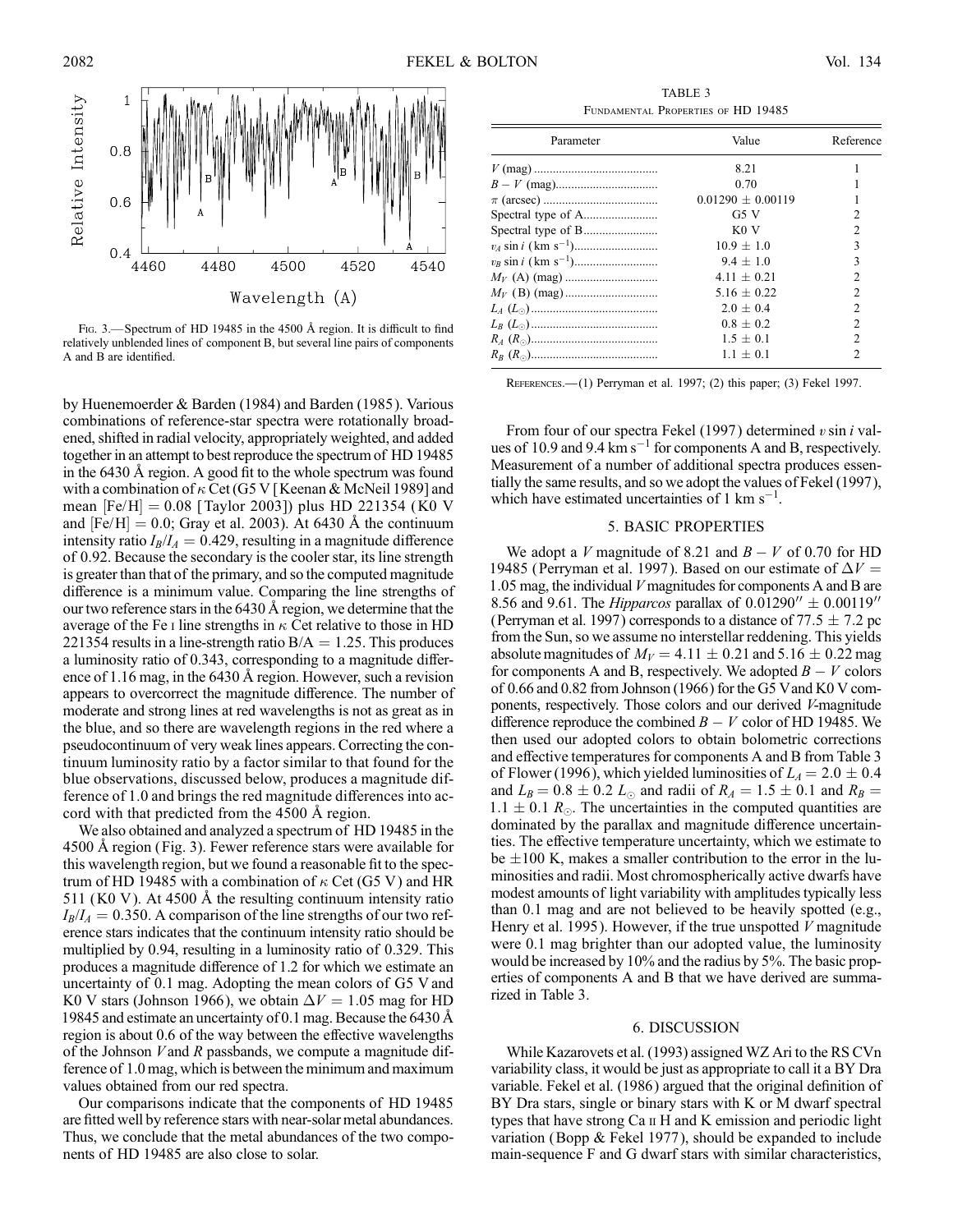since they are in the same evolutionary state. Such an expanded definition overlaps the domain encompassed by the RS CVn binaries (Hall 1976; Strassmeier et al. 1988). Because of the overlap of their properties, today both types of variables are generally referred to as chromospherically active stars.

The two main theories of orbital circularization and rotational synchronization (e.g., Zahn 1977; Tassoul & Tassoul 1992) disagree significantly on absolute timescales but do agree that synchronization should occur first. Light variability in chromospherically active stars results from a nonuniform distribution of cool star spots rotating in and out of view. The photometric periods found for HD 19485 range from 5.79 to 6.59 days (Hooten & Hall 1990; Perryman et al. 1997) and bracket the orbital period value of 6.25 days, indicating synchronous rotation. However, because both components are chromospherically active, it is not clear whether the light variability period belongs to just the primary, which we have found to be about 1 mag brighter than the secondary, or is the rotational period of both components. If we adopt the value of the orbital period as the rotational period and combine it with the v sin i values of 11 and 9 km s<sup>-1</sup> (Fekel 1997) for components A and B, respectively, we obtain minimum radii of 1.36 and 1.11  $R_{\odot}$ for the corresponding components. Compared with the canonical radii for G5 V and K0 V stars (Gray 1992), 0.96 and 0.81  $R_{\odot}$ , respectively, the computed minimum radii are nearly 50% larger than expected. To produce the canonical radii values, rotational velocities of 7.8 and 6.6  $km s^{-1}$  would be required for components A and B, respectively. However, Fekel et al. (1999) found that the minimum radii, computed from  $v \sin i$  values, for some chromospherically active stars were larger than those computed with the Stefan-Boltzmann law, so the results for HD 19485 are not without precedent.

The values for the radii and absolute magnitudes of G5 V and K0 V stars that Gray (1992) listed are also significantly different from our computed values (Table 3) of those basic parameters. Indeed, our radii from the Stefan-Boltzmann law are similar to the minimum radii computed above rather than those of Gray (1992). In this case the larger radii result because both binary components are about 1 mag brighter than expected. This latter result can be seen in a comparison with evolutionary tracks such as those of Girardi et al. (2000) or Charbonnel et al. (1999). In Figure 4 we compare the positions of HD 19485 A and B with the solar abundance evolutionary tracks of Girardi et al. (2000). An additional comparison is provided by plotting the results for HD 144110 (Fekel et al. 2005 ), which also has components with G5 V and K0 V spectral types. The basic parameters for the components of HD 144110 were computed in the same manner as those for HD 19485. The positions of HD 144110 A and B are reasonably close to the zero-age main sequence, while those of HD 19485 are clearly significantly evolved although not yet in the subgiant region. If the components are coeval, as is almost universally assumed for binary stars, the G5 V and K0 V stars cannot be at similar evolved positions above the zero-age main sequence, since this indicates very different ages for the two stars. Thus, our result is both contrary to expectations and hard to explain.

While the luminosities and radii we derived for the components of HD 19485 appear to be discrepant, our mass ratio of 0.86 and the magnitude differences are in excellent agreement with values listed by Gray (1992) for G5 Vand K0 V stars. From the canonical masses for such stars, 0.96 and 0.81  $M_{\odot}$ , respectively, we estimate an orbital inclination of 70 .

In an attempt to produce a more consistent picture of HD 19485, we examine various possible scenarios. Low-mass premain-sequence tracks pass through the area of the H-R diagram above the zero-age main sequence region (e.g., Charbonnel et al.



Fig. 4.—Theoretical H-R diagram, showing the positions of HD 19485 A and B ( filled and open circle, respectively) and their uncertainties compared with the 0.8, 0.9, and 1.0  $M_{\odot}$  solar abundance evolutionary tracks of Girardi et al. (2000). Also shown for comparison are the G5 V and K0 V components of HD 144110 (asterisk and triangle, respectively).

1999). So we first investigate whether the components of HD 19485 might be pre-main-sequence stars.

The abundance of lithium is one possible way to determine the youth of HD 19485. In late-type stars, which have convective atmospheres, the abundance of lithium decreases with age (e.g., Michaud & Charbonneau 1991). Thus, pre-main-sequence stars, like extremely young main-sequence stars, have a very strong lithium line at 6708 Å. For example, in the Pleiades, Soderblom et al.  $(1993)$  found that the equivalent width of the 6708 Å line, for stars with  $B - V$  colors similar to the components of HD19485, ranges from about 130 to 200  $m\AA$ .

To determine whether the components of HD 19485 are extremely young and perhaps even pre-main-sequence stars, we compare them with the G6 V star HD 166181. According to Fekel et al.  $(1986)$ , the 6708 Å lithium line of HD 166181 is greater in strength than the nearby relatively strong calcium line at  $6717 \text{ Å}$ . From its lithium equivalent width Wichmann et al. (2003) concluded that HD 166181 has an age similar to that of the Pleiades, about 100 million years (Meynet et al. 1993). An examination of the co-added Fairborn Observatory echelle spectra of HD 19485 shows that although the calcium line at  $6717 \text{ Å}$  is clearly visible in both components, there is no evidence of a significant 6708 Å lithium feature for either component. Thus, we conclude that the components of HD 19485 are not pre-main-sequence stars or extremely young main-sequence objects.

If the components are not pre-main-sequence stars but are coeval, then one or both stars must be shifted to lower luminosities in the H-R diagram to produce a consistent picture of the evolutionary state of the system. We previously mentioned that both components are chromospherically active. Because cool starspots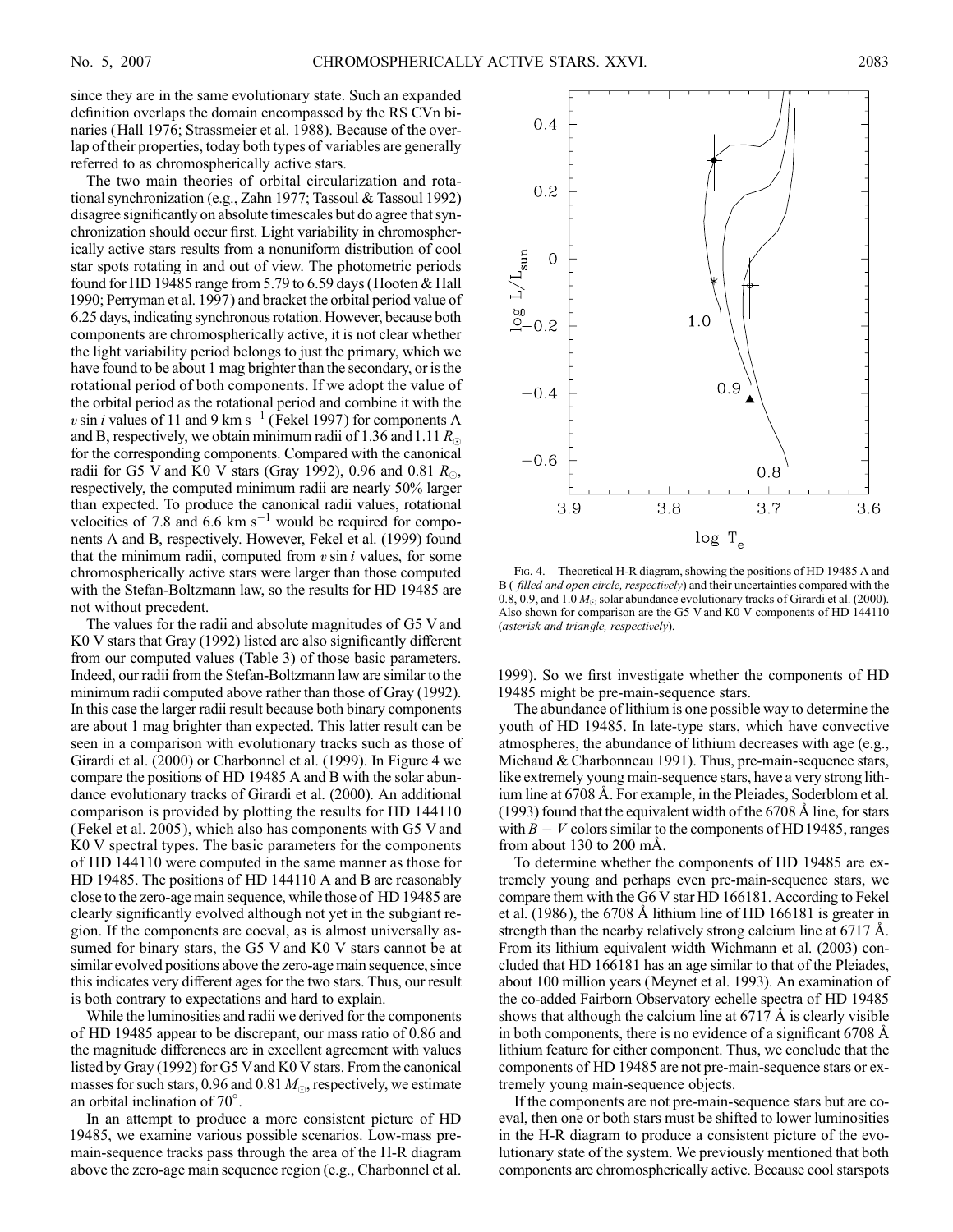in active stars cause the brightness to decrease (e.g., Henry et al. 1995; O'Neal et al. 1996), correcting for this effect, as noted in  $\S 5$ , increases the luminosity, the opposite of what is needed. Likewise, postulating some interstellar extinction also results in the components being intrinsically brighter, not fainter.

Another possibility to consider is that the parallax of the system is too small. The presence of a third component with an orbital period of several years could bias the Hipparcos parallax determination. Fekel et al. (2005) found this to be the case for the triple system HD 166181, which had previously been flagged in the Hipparcos catalog (Perryman et al. 1997) as a problem system. However, that catalog indicates no difficulties with the parallax solution for HD 19485. In addition, our center-of-mass velocity has such a small uncertainty that it provides no hint of a possible third component. To place the components of HD 19485 close to the positions of the HD 144110 components in Figure 4 requires increasing the parallax from  $0.0129''$  to  $0.02''$ , which is a very substantial 6  $\sigma$  increase. There is no reason to expect the *Hipparcos* parallax to be so discrepant.

A new analysis of the Hipparcos parallaxes has recently been completed by van Leeuwen (2007). He reported that for two types of stars the new reduction provides more than average improvement. The first group of objects consists of the secondary stars of double-star systems, where separate measurements are available for two close components. The second group consists of stars with extremely red color. HD 19485 is not a member of either class of objects.

It might be possible to obtain an orbital parallax, determined from the linear and angular semimajor axes of the system, to confirm the *Hipparcos* parallax. From the adopted inclination, our value of  $a \sin i$ , and the *Hipparcos* parallax we estimate an angular semimajor axis of  $0.001''$ , so the stars can be resolved with the various 300 m baselines of, for example, the CHARA interferometric array (H. McAlister 2007, private communication). However, according to the 2MASS catalog (Skrutskie et al. 2006), the K magnitude of the system is 6.75, which places it at the current limit of observation for the CHARA array.

As pointed out earlier, the mass and luminosity ratios determined for the components of HD 19485 are in excellent accord with those expected for the adopted spectral types. However, increasing the magnitude difference between the components from  $\sim$ 1 to  $\sim$ 2 mag would solve the apparent age problem by placing the secondary close to the beginning of the main-sequence evolutionary track, where a K0 V star would be expected to reside for billions of years (Girardi et al. 2000). This might seem to be an attractive possibility. Thus, we discuss one particular spectral-type combination to highlight the problems encountered if the spectral types and magnitude differences are significantly revised.

A major increase in the magnitude difference requires a greater difference in the spectral types of the two components. However, the K0 V spectral type of the secondary is constrained in the 6430  $\AA$ region because, for spectral types later than K0 V, the wings of the strong lines are significantly too strong. Thus, we adopt a model with spectral types G1 V and K0 V for the components and examine the consequences. From Gray (1992) such stars have a  $V$  magnitude difference of 1.5, which is a 50% increase, only half of the estimated shift that is needed. Component A becomes about 200 K hotter and 0.1 mag brighter, while its radius decreases slightly. Thus, there is only a modest change in the position of component A in the H-R diagram. Component B becomes 0.4 mag fainter, roughly half the distance from its current position to the base of the 0.9  $M_{\odot}$  main-sequence track in Figure 4. Thus, its position with respect to the evolutionary tracks is certainly improved. However, this model of the components produces a  $B-V$  color of 0.66 mag for the composite system versus the observed value of 0.70. In addition, from Gray (1992) the mass ratio of the components is 0.75 compared with an observed value of 0.86. A red wavelength spectrum addition fit with G1 V plus K0 V stars that have solar abundances shows that the lines of the reference stars are much too weak. Thus, to reproduce the spectrum of HD 19485 would require extremely metal-rich stars. These difficulties, with a solution that only goes, at best, halfway in repositioning component B in the H-R diagram, highlight the fact that there is no simple solution to the apparently conflicting evolutionary states of the two components and the different ages that are implied.

We thank M. Williamson for co-adding the 2 m AST spectra and D. Pourbaix for discussions about the Hipparcos parallax. This research at Tennessee State University was supported in part by NASA grant NCC5-511 and NSF grant HRD-9706268. C. T. B.'s research is partially supported by a Discovery Grant from the Natural Sciences and Engineering Research Council of Canada.

#### **REFERENCES**

Barden, S. 1985, ApJ, 295, 162

- Barker, E. S., Evans, D. S., & Laing, J. D. 1967, R. Greenwich Obs. Bull., 130, 355
- Batten, A. H., Fletcher, J. M., & MacCarthy, D. G. 1989, Publ. Dominion Astrophys. Obs., 17, 1
- Bopp, B. W., & Fekel, F. C. 1977, AJ, 82, 490
- Charbonnel, C., Däppen, W., Schaerer, D., Bernasconi, P. A., Maeder, A., Meynet, G., & Mowlavi, N. 1999, A&AS, 135, 405
- Fekel, F. C. 1997, PASP, 109, 514
- Fekel, F. C., Henry, G. W., & Lewis, C. 2005, AJ, 130, 794
- Fekel, F. C., Kirkpatrick, J. D., Yang, X., & Strassmeier, K. G. 1989, AJ, 97, 202
- Fekel, F. C., Moffett, T. J., & Henry, G. W. 1986, ApJS, 60, 551
- Fekel, F. C., Strassmeier, K. G.,Weber, M., & Washuettl, A. 1999, A&AS, 137, 369
- Fitzpatrick, M. J. 1993, in ASP Conf. Ser. 52, Astronomical Data Analysis Software and Systems II, ed. R. J. Hanisch, R. V. J. Brissenden, & J. Barnes (San Francisco: ASP), 472
- Flower, P. J. 1996, ApJ, 469, 355
- Girardi, L., Bressan, A., Bertelli, G., & Chiosi, C. 2000, A&AS, 141, 371
- Gray, D. F. 1992, The Observation and Analysis of Stellar Photospheres (Cambridge: Cambridge Univ. Press)
- Gray, R. O., Corbally, C. J., Garrison, R. F., McFadden, M. T., & Robinson, P. E. 2003, AJ, 126, 2048
- Griffin, R. F. 1980, J. R. Astron. Soc. Canada, 74, 348
- Hall, D. S. 1976, in IAU Colloq. 29, Multiple Periodic Variable Stars, ed. W. S. Fitch ( Dordrecht: Reidel), 287
- Heard, J. F. 1956, Publ. David Dunlap Obs., 2, 107
- Henry, G. W., Fekel, F. C., & Hall, D. S. 1995, AJ, 110, 2926
- Hooten, J. T., & Hall, D. S. 1990, ApJS, 74, 225
- Huenemoerder, D. P., & Barden, S. C. 1984, BAAS, 16, 510
- Johnson, H. L. 1966, ARA&A, 4, 193
- Kazarovets, E. V., Samus, N. N., & Goranskij, V. P. 1993, Inf. Bull. Variable Stars, 3840
- Keenan, P. C., & McNeil, R. C. 1989, ApJS, 71, 245
- Lucy, L. B., & Sweeney, M. A. 1971, AJ, 76, 544
- Meynet, G., Mermilliod, J.-C., & Maeder, A. 1993, A&AS, 98, 477
- Michaud, G., & Charbonneau, P. 1991, Space Sci. Rev., 57, 1
- O'Neal, D., Saar, S., & Neff, J. E. 1996, ApJ, 463, 766
- Perryman, M. A. C., et al. 1997, The Hipparcos and Tycho Catalogues (ESA SP-1200; Noordwijk: ESA)
- Scarfe, C. D., Batten, A. H., & Fletcher, J. M. 1990, Publ. Dominion Astrophys. Obs., 18, 21
- Skrutskie, M. F., et al. 2006, AJ, 131, 1163
- 
- Soderblom, D. R., Jones, B. F., Balachandran, S., Stauffer, J. R., Duncan, D. K., Fedele, S. B., & Hudon, J. D. 1993, AJ, 106, 1059
- Strassmeier, K. G., & Fekel, F. C. 1990, A&A, 230, 389
- Strassmeier, K. G., Fekel, F. C., Bopp, B. W., Dempsey, R. C., & Henry, G. W. 1990, ApJS, 72, 191